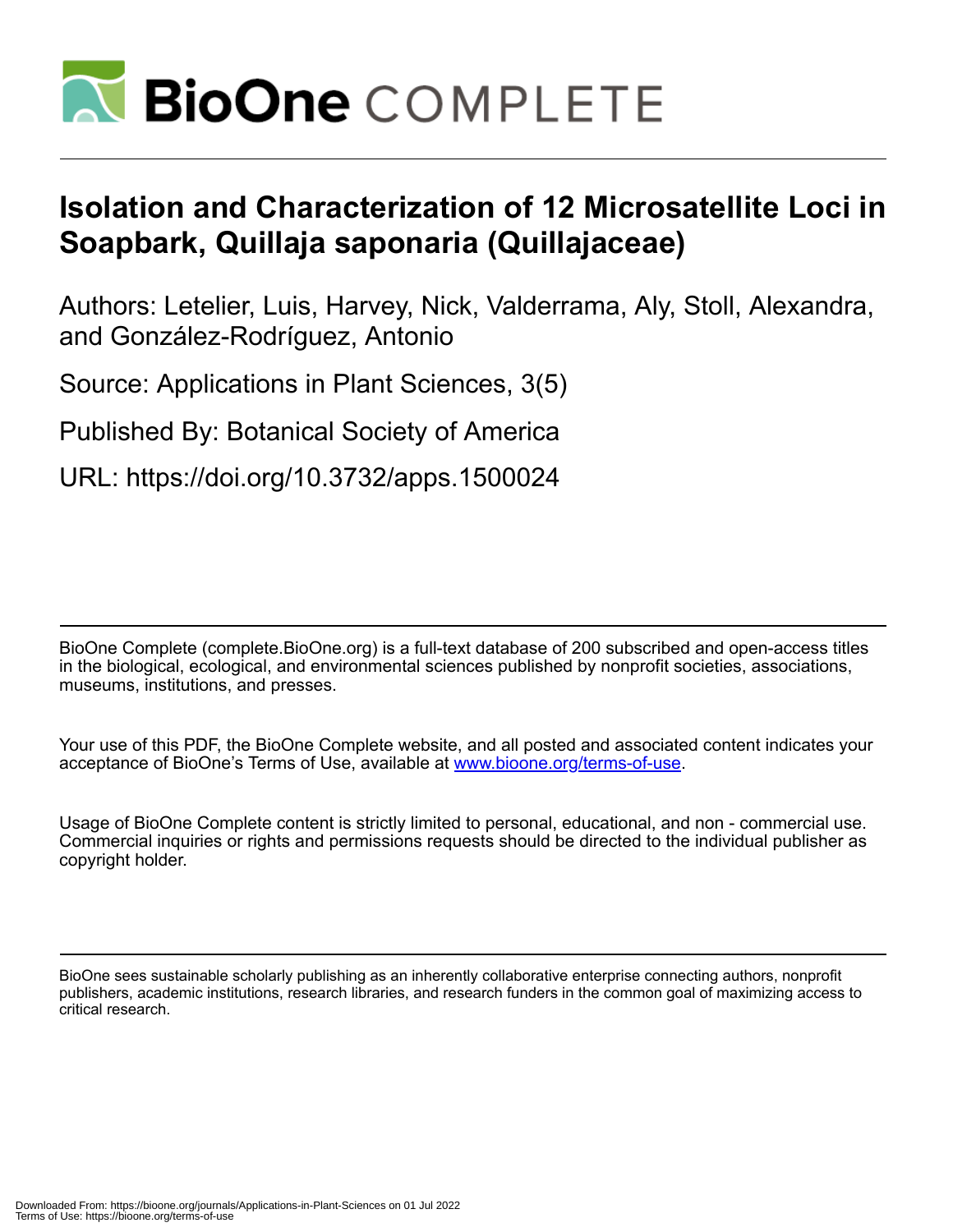

PRIMER NOTE

## **ISOLATION AND CHARACTERIZATION OF 12 MICROSATELLITE LOCI IN SOAPBARK,** *QUILLAJA SAPONARIA* **(QUILLAJACEAE)** <sup>1</sup>

LUIS LETELIER<sup>2,6</sup>, NICK HARVEY<sup>3</sup>, ALY VALDERRAMA<sup>2,4</sup>, ALEXANDRA STOLL<sup>5</sup>, AND ANTONIO GONZÁLEZ-RODRÍGUEZ<sup>2</sup>

<sup>2</sup> Centro de Investigaciones en Ecosistemas, Universidad Nacional Autónoma de México, Antigua Carretera a Pátzcuaro No. 8701, Col. Ex-Hacienda de San José de la Huerta, 58190 Morelia, México; 3 Genetic Marker Services, Brighton, United Kingdom; 4 Universidad Bernardo O'Higgins, Centro de Investigación en Recursos Naturales y Sustentabilidad, General Gana 1702, Santiago, Chile; and <sup>5</sup> Centro de Estudios Avanzados en Zonas Áridas, Campus Andrés Bello, Universidad de La Serena, La Serena, Chile

- *Premise of the study:* Microsatellite primers were developed for the endemic Chilean tree *Quillaja saponaria* (Quillajaceae), a common member of the sclerophyllous Mediterranean forest, to investigate intraspecific patterns of genetic diversity and structure.
- *Methods and Results:* Using an enriched library, 12 polymorphic microsatellite loci were developed in *Q. saponaria* . All loci consisted of dinucleotide repeats. The average number of alleles per locus was  $5.3$  (2–13), with a total of 64 alleles recorded in 39 individuals from three populations.
- *Conclusions:* The microsatellite markers described here are the first characterized for *Q. saponaria*. The polymorphic loci will be useful in studies of genetic diversity and genetic population differentiation in natural populations of this species.

 **Key words:** Chile; microsatellites; *Quillaja saponaria* ; Quillajaceae; soapbark.

*Quillaja saponaria* Molina is an endemic Chilean tree, known as soapbark, soap bark tree, or quillay (as it is known in Chile). It is an evergreen tree of the family Quillajaceae (Kubitzki, 2007), found from the Coquimbo Region to Arauco Province in the Bío-Bío Region, approximately between 31<sup>°</sup> and 38° south (García and Ormazabal, 2008). It grows from sea level to 1600 m a.s.l., preferably in dry areas that are poor in nutrients. The family is monotypic with a single genus and two species from warm-temperate South America (Chile, Brazil, and northern Argentina). *Quillaja saponaria* is considered one of the most important and representative species of the sclerophyllous forest from central Chile, and these communities are part of a biodiversity hotspot called the Chilean Winter Rainfall–Valdivian Forest (Mittermeier et al., 1998; Myers et al., 2000). Moreover, *Q. saponaria* is a timber species (García and Ormazabal, 2008), its flowers are melliferous (Montenegro et al., 2009 ), and the bark is rich in saponins and medicinal adjuvants ( Kensil et al., 1991; San Martín and Briones, 1999).

1 Manuscript received 9 March 2015; revision accepted 23 March 2015.

 The authors thank Chile Abroad Grants program (Doctorate level, Call 2010), Comisión Nacional de Investigación Científica y Tecnológica (CONICYT , Chile), II Concurso Fondo de Investigación del Bosque Nativo (Project no. 041-2011), Corporación Nacional Forestal (CONAF, Chile), and the Postgraduate Program in Biological Sciences of Universidad Nacional Autónoma de México, fulfilling the requirement for the degree of Doctor in Sciences of the Biological Sciences postgraduate program. 6 Author for correspondence: lletelier@cieco.unam.mx

doi:10.3732/apps.1500024

 Our purpose is to evaluate the effects of anthropogenic fragmentation on the patterns of genetic variation and connectivity in populations of *Q. saponaria* . For this reason, we isolated and characterized 12 nuclear microsatellite loci that are being successfully applied to describe spatial patterns of genetic structure. These are the first microsatellite markers developed for a *Quillaja* Molina species .

#### METHODS AND RESULTS

 Microsatellite isolation was performed by the simple sequence repeat (SSR) development company Genetic Marker Services (Brighton, United Kingdom; www.geneticmarkerservices.com). Genomic DNA was extracted from a single *Q. saponaria* (Qsa) individual collected in the locality of Coya, near the city of Rancagua, O'Higgins Region, Chile (locality 5 in Appendix 1), using a modified cetyltrimethylammonium bromide (CTAB) protocol described by Doyle and Doyle (1990), and used to develop an enriched library to isolate microsatellite (SSR)–containing loci. Enrichment involved incubating adapter-ligated restricted DNA with filter-bonded synthetic repeat motifs:  $(AG)_{17}$ ,  $(AC)_{17}$ ,  $(AAC)_{10}$ ,  $(CCG)_{10}$ ,  $(TG)_{10}$ , and  $(AAT)_{10}$ . Thirty-two motifpositive *Escherichia coli* JM109 clones were detected and sequenced, of which 23 contained exploitable repeat motifs with sufficient flanking regions to design forward/reverse primer pairs. The online primer design software Primer3 (Rozen and Skaletsky, 1999) was used to develop primer pairs amplifying fragments ranging in size from 100 to 250 bp, to help minimize later multiloading overlap ambiguities during sequencer genotyping. The primers were then tested for successful amplification on one individual from each of seven populations, chosen to represent the whole latitudinal range of the species' distribution (Cuesta el Espino, Cuesta Los Cristales, Santa Marta, Fundo La Rosa, La Gatera, San Fabián de Alico, and Santa Bárbara; Appendix 1), using a touchdown PCR protocol. PCR amplifications were performed in a 25-μL final volume containing 7 pmol of each primer, 1.5 mM of  $MgCl<sub>2</sub>$ ,

*Applications in Plant Sciences* 2015 3(5): 1500024; http://www.bioone.org/loi/apps © 2015 Letelier et al. Published by the Botanical Society of America. This work is licensed under a Creative Commons Attribution License (CC-BY-NC-SA).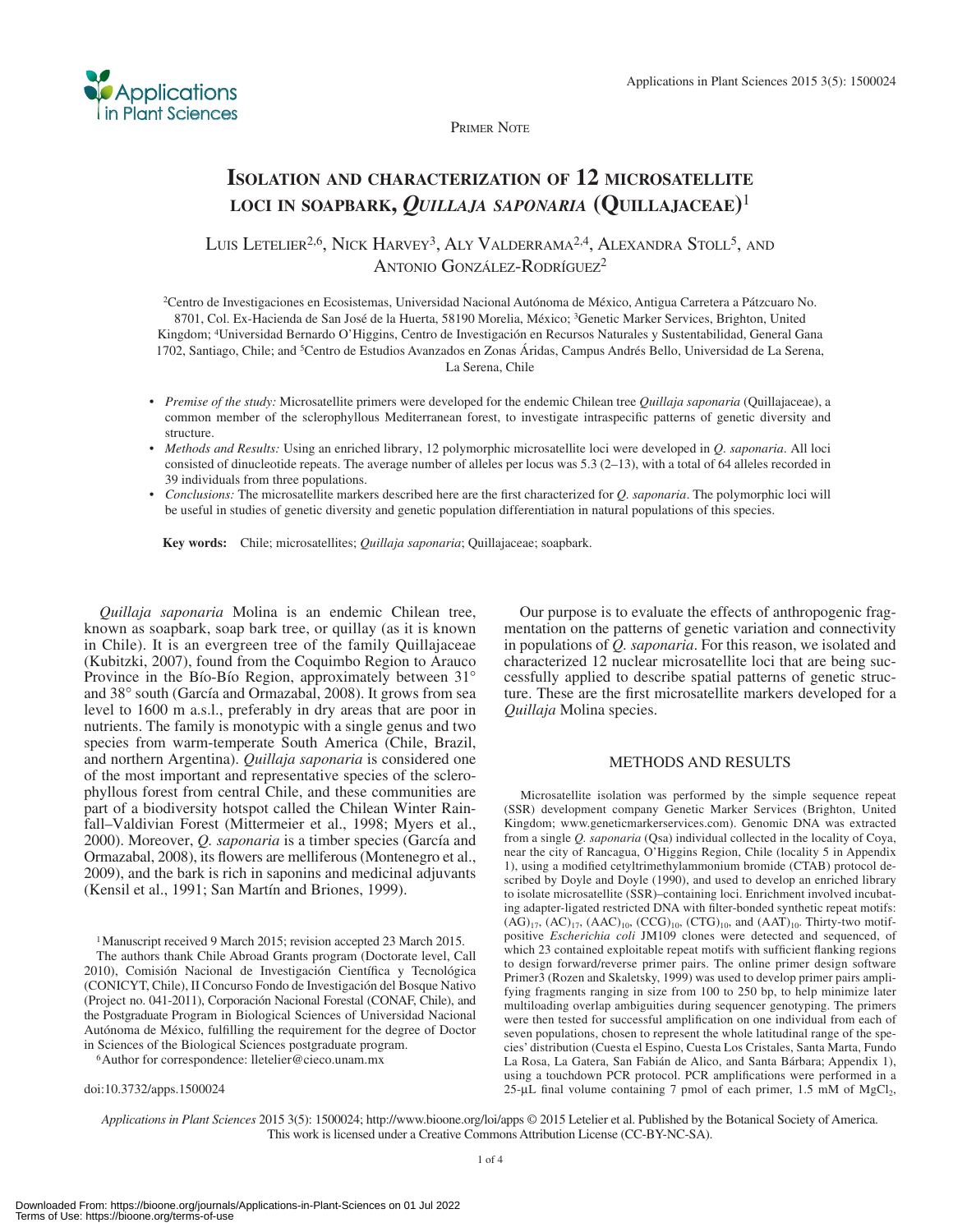0.2 mM of each dNTP,  $1 \times$  PCR buffer, 0.8  $\mu$ g/ $\mu$ L bovine serum albumin (BSA), 0.5 units *Taq* polymerase (Promega Corporation, Madison, Wisconsin, USA), and 1.5 μL of DNA diluted 20-fold. For all loci, the same touchdown PCR program was used, consisting of 32 cycles with denaturation at  $95^{\circ}$ C for 60 s; annealing for 60 s with temperature decreasing  $1^{\circ}$ C every two cycles from 64 $\rm ^{o}C$  to 59 $\rm ^{o}C$  (12 cycles), then 10 cycles at 58 $\rm ^{o}C$ , and 10 cycles at 57 $\rm ^{o}C$ ; elongation at 72 $^{\circ}$ C for 60 s; and a final extension at 72 $^{\circ}$ C for 5 min. Products were checked for specificity and polymorphism on a cooled high-resolution agarose gel, consisting of 4% MetaPhor (Lonza, Basel, Switzerland) agarose in TAE, run in a cold room at  $10^{\circ}$ C. Sixteen loci showed clear and specific bands with size variation among the seven individuals assayed (Table 1). Of these, the 12 with the highest degree of apparent polymorphism were chosen for fluorescent labeling (Table 1).

 To determine the number of alleles, expected and observed heterozygosity, and to test for deviations from Hardy–Weinberg equilibrium (HWE) and linkage disequilibrium, we tested the 12 fluorescent-labeled primer pairs on 39 individuals from three different populations, situated in the northern and southern parts of the species' range (i.e., Angostura, Astillero, and Cuesta Batuco; localities 1, 8, and 9 in Appendix 1). The PCR amplifications were performed with the Platinum Multiplex PCR Master Mix (Applied Biosystems, Carlsbad, California, USA) using three mixes, each with four fluorescent-labeled primers (Applied Biosystems, Warrington, United Kingdom; Table 1): Mix 1 (Qsa7, Qsa11, Qsa13, Qsa24), Mix 2 (Qsa16, Qsa17, Qsa18, Qsa70), and Mix 3 (Qsa19, Qsa26, Qsa28, Qsa66). The PCR amplifications were performed in a 5-μL final volume containing final concentrations of  $1 \times$  Platinum Multiplex PCR Master Mix, 2 mM of additional MgCl<sub>2</sub>, 0.10  $\mu$ M of primer mix, and 20 ng of template DNA, with the following cycling conditions in all cases: an initial heat activation at 94°C for 5 min; followed by a touchdown PCR consisting of 32 cycles with denaturation at  $95^{\circ}$ C for 60 s; annealing for 60 s with temperature decreasing 1°C every two cycles from 64°C to 59°C (12 cycles), then 10 cycles at 58°C

and 10 cycles at 57°C; elongation at 72°C for 60 s; and a final extension at 72°C for 5 min. The PCR products  $(2 \mu L)$  were mixed with 10  $\mu L$  of Hi-Di formamide and 0.3 μL of GeneScan 600 LIZ Size Standard before analysis on an automatic ABI-PRISM 3100-Avant sequencer (Applied Biosystems, Carlsbad, California, USA). Fragment analysis and final sizing were performed using Peak Scanner software (version 1.0; Applied Biosystems, Carlsbad, California, USA).

 The number of alleles, expected and observed heterozygosity, and the significance of the deviations from HWE and linkage equilibrium were estimated with Arlequin  $3.5.1.2$  (Excoffier et al., 2005). The average of the total number of alleles per locus was 5.3, with a range between two (Qsa24) and 13 (Qsa19). Significant deviations from expectations under HWE after a Bonferroni correction for multiple comparisons were found in three loci from population Astillero, and in two loci from Cuesta Batuco, probably due to the small sample sizes or to the presence of null alleles, particularly in the case of the heterozygote deficits observed at loci Qsa26 and Qsa66 in population Astillero and at Qsa66 in Cuesta Batuco (Table 2). No instances of significant linkage disequilibrium were found among pairs of loci after Bonferroni correction.

#### **CONCLUSIONS**

 The 12 microsatellite loci characterized here for *Q. saponaria* are the first developed for this species and genus. These markers will be useful in studies of the population genetic diversity and structure of the species for the purpose of conservation under a scenario of land use and climate change.

TABLE 1. Characteristics of 16 microsatellite loci developed in *Quillaja saponaria* .

| Locus             |       | Primer sequences $(5'–3')$ | Repeat motif                         | Allele size range (bp) | Fluorescent dye | GenBank accession no. |
|-------------------|-------|----------------------------|--------------------------------------|------------------------|-----------------|-----------------------|
| Qsa7              | F:    | TGAAAGAACGTGTGTGTGAGAA     | $(AG)_{10}$                          | $116 - 124$            | 6-FAM           | KP775627              |
|                   | R:    | AATTCCAAAATGCCAGCAGA       |                                      |                        |                 |                       |
| Qsa11             | $F$ : | TCTCTACCAGGTCCTTGCTCA      | $(TG)_{8}$                           | 148-154                | <b>NED</b>      | KP775628              |
|                   | R:    | AAACACTTATGCCTTCGCAGA      |                                      |                        |                 |                       |
| Qsa13             | F:    | CGCAGACATGCTTCTAGTTC       | $(GA)_{14}$                          | 158-166                | <b>VIC</b>      | KP775629              |
|                   | R:    | CAAAAAGCTTAGCGACAAAC       |                                      |                        |                 |                       |
| Qsa16             | F:    | AACCGTCTCAACCACATACA       | $(CT)_{15}$                          | $205 - 221$            | <b>NED</b>      | KP775630              |
|                   | R:    | GGAAGAGGGTGAAAATGAAA       |                                      |                        |                 |                       |
| Qsa17             | F:    | TTGGGGTATGAAAACATTGA       | $(AG)_{12}$                          | 136-144                | 6-FAM           | KP775631              |
|                   | R:    | AAAGGCATTCCCACATAAAG       |                                      |                        |                 |                       |
| Qsa18             | F:    | TGGAGCTAGGTTACTCGTTGG      | $(TG)_{6}$                           | $112 - 122$            | <b>PET</b>      | KP775632              |
|                   | R:    | AAGCCACGATTCATACATTTCA     |                                      |                        |                 |                       |
| Qsa19             | F:    | AGAATTGGGGTGTGAGGACT       | $(AG)_{15}$                          | $120 - 150$            | <b>VIC</b>      | KP775633              |
|                   | R:    | TAGGAAAATCCCAGCAAGCA       |                                      |                        |                 |                       |
| Qsa24             | F:    | TTCTTTGGTTTTGTTTTGCTC      | $(TG)$ <sup>o</sup>                  | 133-135                | PET             | KP775634              |
|                   | R:    | GCAAAGGTCGCTACAGTTTT       |                                      |                        |                 |                       |
| Qsa26             | F:    | AACTCACAGTGACGACTTTCTCA    | $(TC)$ <sup><math>\circ</math></sup> | $93 - 97$              | <b>NED</b>      | KP775635              |
|                   | R:    | GGAGTCTGTGCTGGTAGTGG       |                                      |                        |                 |                       |
| Osa <sub>28</sub> | F:    | GTACTACTAGCTAGAACTCCCC     | $(TC)_{10}$                          | $160 - 174$            | <b>NED</b>      | KP775636              |
|                   | R:    | GACCTAGTCCTTCTTTGTGT       |                                      |                        |                 |                       |
| Qsa66             | F:    | TTGGGGATATGTCGGGTAGA       | $(AG)_{11}$                          | $151 - 163$            | PET             | KP775637              |
|                   | R:    | CACCAACGCAATCAAACATT       |                                      |                        |                 |                       |
| Osa70             | F:    | TTTGGAGCTGGTGATGTGAA       | $(TTC)_{8}$                          | $126 - 130$            | <b>NED</b>      | KP775638              |
|                   | R:    | AATACCGGACAACCATGAGG       |                                      |                        |                 |                       |
| *Qsa29            | F:    | CAAGTGCGACAGTCAATCTG       | $(AG)_{16}$                          | 200                    |                 | KP775639              |
|                   | R:    | TGCTGCCAGAAATTCCTAGAT      |                                      |                        |                 |                       |
| *Osa30            | F:    | GATTGCCAGAACAAAGTGAA       | $(TC)_{13}$                          | 199                    |                 | KP775640              |
|                   | R:    | AATTCCATTCACATTCACAAAA     |                                      |                        |                 |                       |
| *Qsa31            | F:    | GATTTTGGGCGATTGAAAAA       | $(AG)_{9}$                           | 122                    |                 | KP775641              |
|                   | R:    | TGTCACCGTCATTCGCTAAA       |                                      |                        |                 |                       |
| $*Osa32$          | F÷.   | ATTGATCAGATGTGCGGTTG       | $(AG)_{11}$                          | 160                    |                 | KP775642              |
|                   | R:    | TCTCCTCTCCCTCACTTGGA       |                                      |                        |                 |                       |

\* Untested for polymorphism.

http://www.bioone.org/loi/apps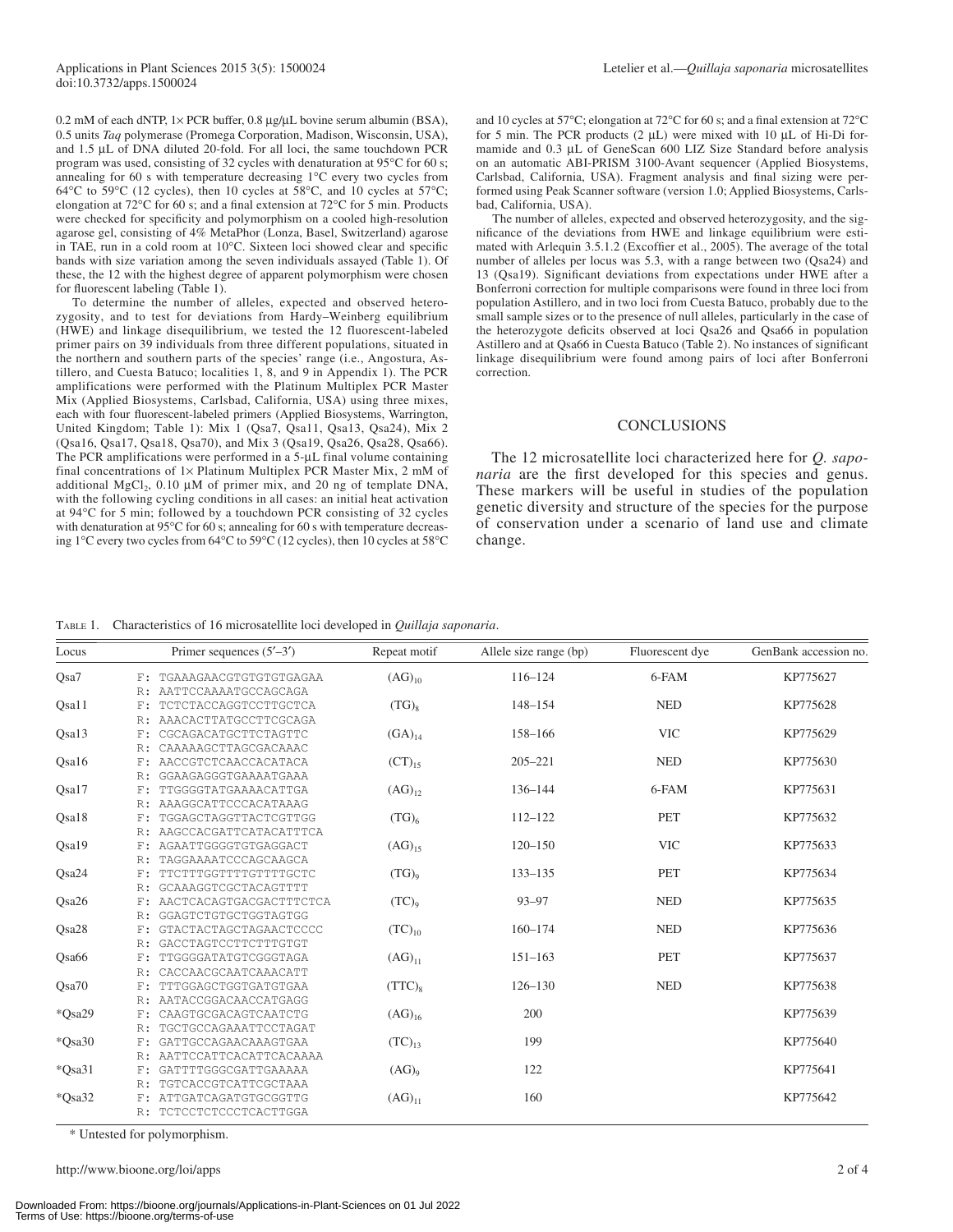|  | TABLE 2. Genetic properties of 12 newly developed microsatellites of Quillaja saponaria. <sup>a</sup> |  |  |  |  |  |  |
|--|-------------------------------------------------------------------------------------------------------|--|--|--|--|--|--|
|--|-------------------------------------------------------------------------------------------------------|--|--|--|--|--|--|

|                   |        |             | Angostura ( $n = 11$ ) |            |                |             | Astillero ( $n = 14$ ) |            |                |             | Cuesta Batuco ( $n = 14$ ) |            |
|-------------------|--------|-------------|------------------------|------------|----------------|-------------|------------------------|------------|----------------|-------------|----------------------------|------------|
| Locus             | A      | $H_{\rm o}$ | $H_{\rm e}$            | <b>HWE</b> | A              | $H_{\rm o}$ | $H_{\rm e}$            | <b>HWE</b> | A              | $H_{\rm o}$ | $H_e$                      | <b>HWE</b> |
| Osa <sub>7</sub>  | 3      | 0.778       | 0.582                  | 0.712      | 5              | 0.385       | 0.729                  | 0.003      | 3              | 0.545       | 0.537                      | 1.000      |
| Qsa11             |        | 0.545       | 0.437                  | 1.000      | 3              | 0.500       | 0.489                  | 0.141      |                | 0.917       | 0.620                      | 0.035      |
| Osa13             |        | 0.909       | 0.589                  | 0.043      | 4              | 0.929       | 0.664                  | 0.092      |                | 0.667       | 0.627                      | 1.000      |
| Osa16             |        | 0.750       | 0.633                  | 0.703      | 7              | 0.857       | 0.746                  | 0.328      | 6              | 0.917       | 0.728                      | 0.559      |
| Osa17             |        | 0.300       | 0.689                  | 0.028      | 4              | 0.286       | 0.704                  | 0.002      | 4              | 0.214       | 0.680                      | 0.004      |
| Osa18             |        | 0.818       | 0.541                  | 0.115      | 3              | 0.429       | 0.421                  | 0.632      | 3              | 0.714       | 0.540                      | 0.420      |
| Qsa19             | 8      | 0.818       | 0.861                  | 0.200      | 9              | 0.692       | 0.846                  | 0.018      | 8              | 0.786       | 0.786                      | 0.470      |
| Osa24             | C      | 0.545       | 0.416                  | 0.506      | 2              | 0.429       | 0.349                  | 1.000      | $\mathcal{L}$  | 0.583       | 0.489                      | 0.593      |
| Osa26             | $\sim$ | 0.182       | 0.450                  | 0.009      | $\overline{c}$ | 0.000       | 0.492                  | $0.0003*$  | 3              | 0.286       | 0.579                      | 0.005      |
| Qsa28             | 4      | 0.636       | 0.567                  | 0.322      | 4              | 0.923       | 0.591                  | $0.0009*$  |                | 0.786       | 0.659                      | $0.0013*$  |
| Osa <sub>66</sub> | 3      | 0.100       | 0.279                  | 0.052      | 3              | 0.000       | 0.283                  | $0.002*$   | 4              | 0.214       | 0.431                      | $0.000*$   |
| Osa70             | 3      | 0.364       | 0.450                  | 0.085      | 2              | 0.357       | 0.304                  | 1.000      | $\overline{2}$ | 0.571       | 0.423                      | 0.506      |

*Note*:  $A$  = number of alleles sampled;  $H_e$  = expected heterozygosity;  $H_o$  = observed heterozygosity; HWE = *P* values of the exact test of Hardy–Weinberg equilibrium;  $n =$  number of individuals sampled.

<sup>a</sup> See Appendix 1 for geographic coordinates and voucher information. All three populations are located in Chile.

\* Locus showed significant deviations from Hardy–Weinberg equilibrium, after Bonferroni correction  $(P < 0.001)$ .

### LITERATURE CITED

- DOYLE, J. J., AND J. L. DOYLE. 1990. Isolation of plant DNA from fresh tissue. *Focus* 12: 13-15.
- EXCOFFIER, L., G. LAVAL, AND S. SCHNEIDER. 2005. Arlequin ver. 3.0: An integrated software package for population genetics data analysis. *Evolutionary Bioinformatics Online* 1: 47-50.
- GARCÍA, N., AND C. ORMAZABAL. 2008. Árboles nativos de Chile. Enersis S.A., Santiago, Chile.
- KENSIL, C. R., U. PATEL, M. LENNICK, AND D. MARCIANI. 1991. Separation and characterization of saponins with adjuvant activity from *Quillaja saponaria* Molina cortex. *Journal of Immunology* 146: 431-437.
- KUBITZKI, K. 2007. Quillajaceae. *In* K. Kubitzki [ed.], The families and genera of vascular plants: Flowering plants, Eudicots, vol. 9, 407–408. Springer, Berlin, Germany.
- MITTERMEIER, R. A., N. MYERS, J. B. THOMSEN, G. A. B. DA FONSECA, AND S. OLIVIERI. 1998. Biodiversity hotspots and major tropical wilderness areas: Approaches to setting conservation priorities. *Conservation Biology* 12: 516-520.
- MONTENEGRO, G., F. SALAS, R. C. PEÑA, AND R. PIZARRO. 2009. Actividad antibacteriana y antifúngica de mieles monoflorales de Quillaja sapo*naria*, especie endémica de Chile. *Phyton* 78: 141-146.
- MYERS, N., R. A. MITTERMEIER, C. G. MITTERMEIER, G. A. B. DA FONSECA, AND J. KENT. 2000. Biodiversity hotspots for conservation priorities. Nature 403: 853-858.
- ROZEN, S., AND H. J. SKALETSKY. 1999. Primer3 on the WWW for general users and for biologist programmers . *In* S. Misener and S. A. Krawetz [eds.], Methods in molecular biology, vol. 132: Bioinformatics methods and protocols, 365–386. Humana Press, Totowa, New Jersey, USA.
- SAN MARTÍN, R., AND R. BRIONES. 1999. Industrial uses and sustainable supply of *Quillaja saponaria* (Rosaceae) saponins. *Economic Botany* 53 : 302 – 311 .